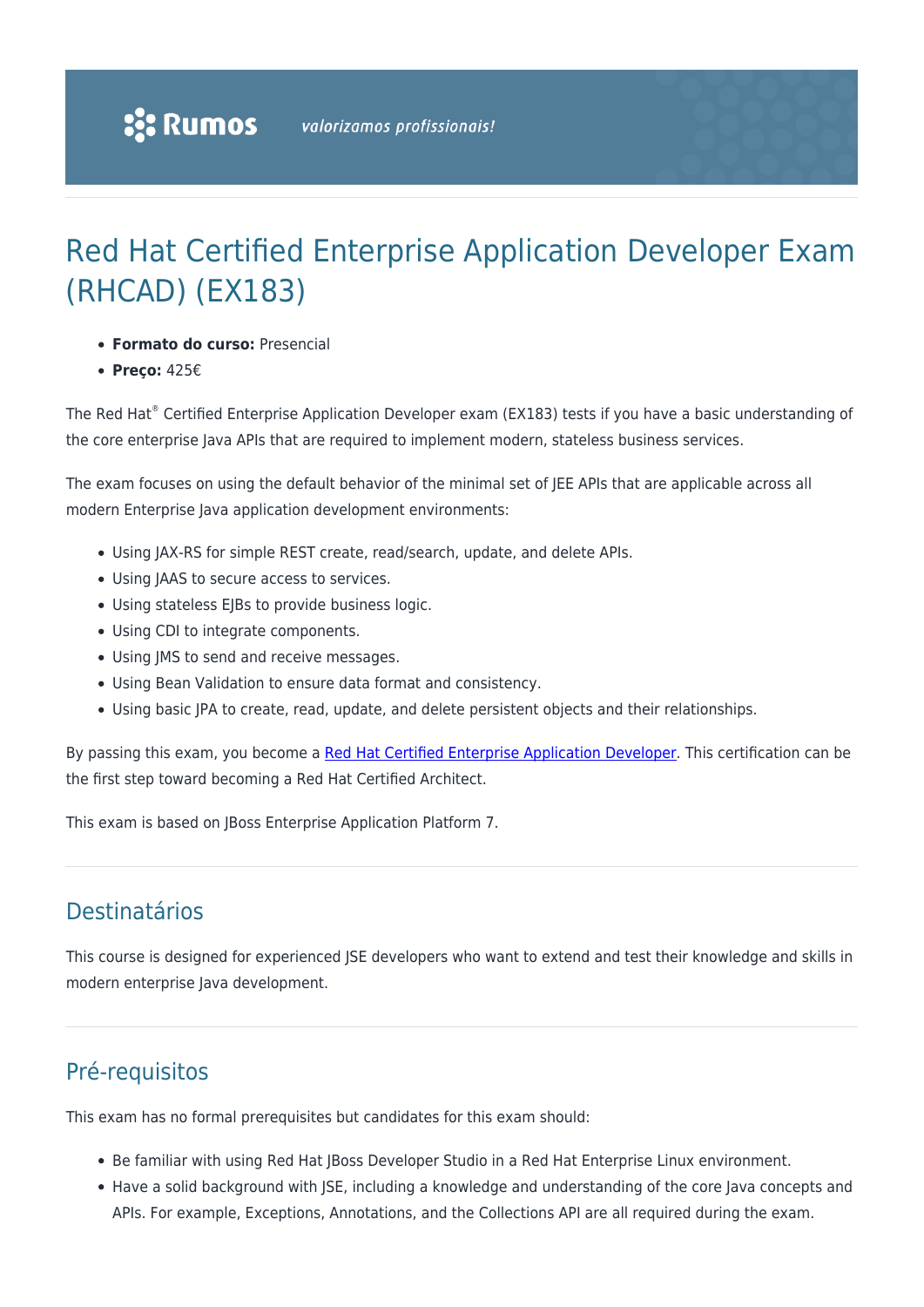Review the Red Hat Certified Enterprise Application Developer exam objectives and ensure that you are comfortable with all of the topics mentioned.

# **Objectivos**

#### **Study points for the exam**

Using Red Hat JBoss EAP, you should be able to accomplish the tasks below without assistance. The tasks have been grouped into categories to assist your preparation.

#### **Bean validation**

- Annotate a POJO to enable and set up data validation.
- Use the documentation to find useful standard validators.

#### **JPA mapping**

- Annotate a POJO to map it to its persistent state representation in the database.
- Apply basic property mapping and be able to use the documentation to identify correct property annotations (e.g., @Temporal).
- Map a bidirectional OneToMany relationship between two entities, including both sides of the association.
- Understand default fetching behavior and be able to override the fetching strategy per association.

#### **JPA query**

- Implement basic JPA queries using named parameters.
- Create and use a named query.
- Use a query to eager fetch an association.

#### **Messaging**

- Understand point-to-point vs. publish/subscribe models.
- Understand JMS queues, topics, and connection factories.
- Understand and use the javax.jms.MessageListener interface.
- Implement a message-driven bean.
- Use the @MessageDriven and @ActivationConfigProperty annotations.

#### **REST services with JAX-RS**

- Understand REST concepts, particularly the application and use of the HTTP PUT, DELETE, GET, and POST methods.
- Know and use standard HTTP return codes.
- Implement RESTful Root resource class.
- Expose a REST service using JAX-RS.
- Demonstrate ability to define @Path.
- Understand and use @Produce and @Consume.
- Be able to both consume and produce xml- and jso-formatted content using JAX-RS.